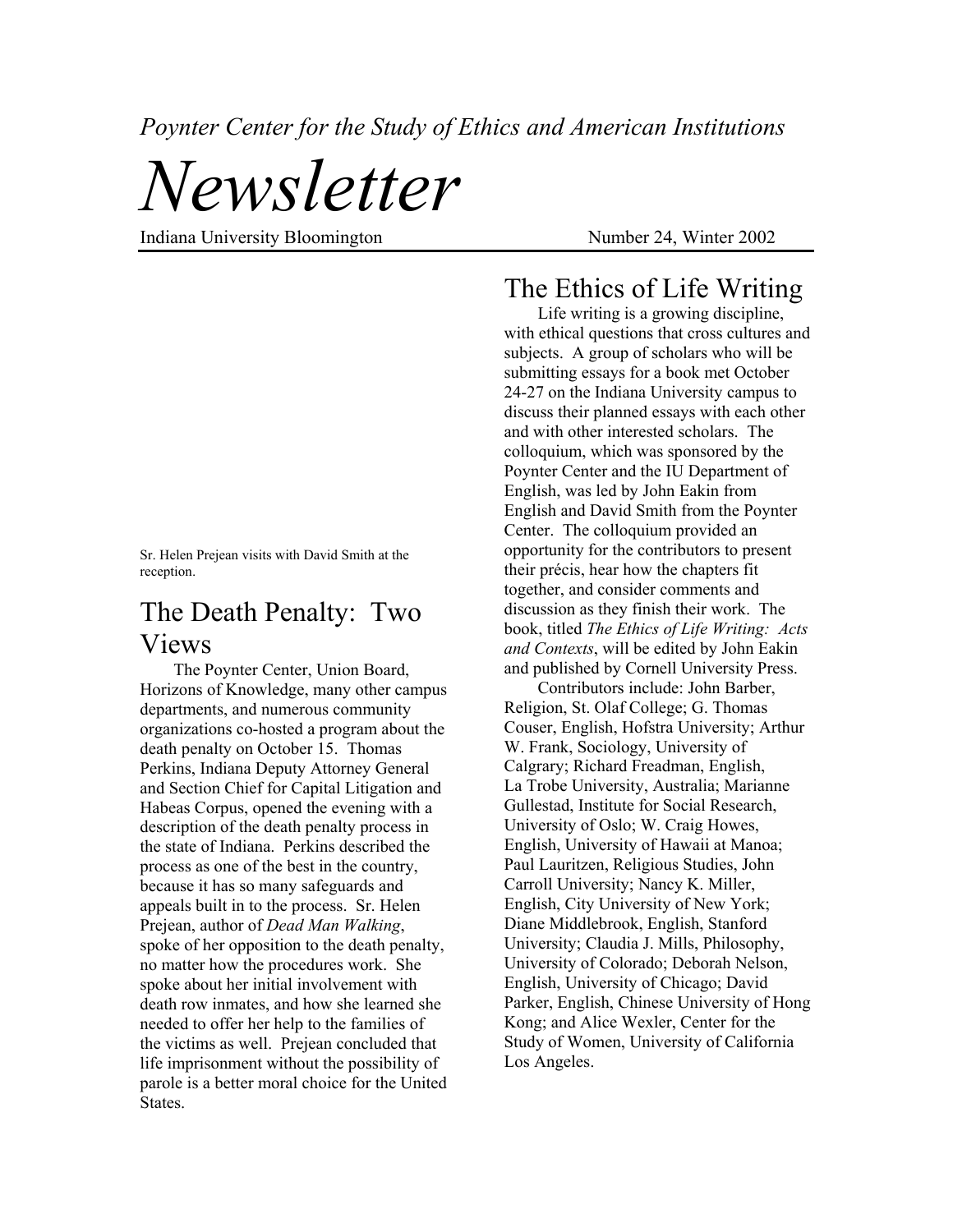# Poynter Lecturers Address Timely Topics

Dennis Thompson, Professor of Political Philosophy and Director of the Center for Ethics and the Professions at Harvard University, spoke at Indiana University on October 31 on justice in the electoral process. In a talk entitled, "Election Time: Its Implications for Redistricting, Voting, and Fundraising," Thompson tackled thorny issues currently facing the nation, including voting procedures, the electoral college, the politics of redistricting, and efforts at reform in fundraising.

Michael Walzer, Professor of Social Science at the Institute for Advanced Study in Princeton, New Jersey, spoke on December 4 on the subject of "The Triumph of Just-War Theory (and the Dangers of Success)." Professor Walzer spoke about the development of the theory of a just war and the conditions in which fighting can be considered just. He also spoke about the potential war with Iraq, outlining conditions that would Walzer visited twenty-five years after the publication of his book, *Just and Unjust Wars*, which used examples from many wars but especially concentrated on World War II and Vietnam.

Dennis Thompson talks to students over lunch.

#### Ethics Courses Available **Scientists and Subjects**

One assumes that researchers want to do the right thing, but how are they to know what that is? The course, "Scientists and Subjects: An Online Seminar on the Ethics of Research with Human Subjects" offers a strong foundation. This unique and innovative online seminar was designed for researchers and research administrators and is funded by the National Institutes of Health.

Developed at the Poynter Center by Kenneth D. Pimple and Julia Pedroni, the seminar will meet online for nine weeks of intensive readings and interactions, using a Web-based bulletin board system. The seminar covers four major topics: justifying human experimentation, The Belmont Report, informed consent, and the therapeutic obligation in medical research. The next session, the fourth to be offered, runs January 13-March 14, 2003. Registration and the \$50 fee are due by January 3, 2003.

#### **Teaching Research Ethics**

The popular workshop, "Teaching Research Ethics," will be May 14-17, 2003 on the Indiana University campus in Bloomington. The program, which has been offered by the Poynter Center for nine years, started with FIPSE funding. When the FIPSE grant ended, a number of universities agreed to help support the program, which is capped at 45 participants per year. The program helps science faculty integrate research ethics into their teaching.

#### **Online Course**

*The Least of My Brothers*, an online module on the ethics of research with human subjects, is now available for review. The course was developed by Kenneth Pimple and Julia Pedroni of the Poynter Center in collaboration with WisdomTools, Inc. The project was funded by the National Institutes of Health and the Poynter Center.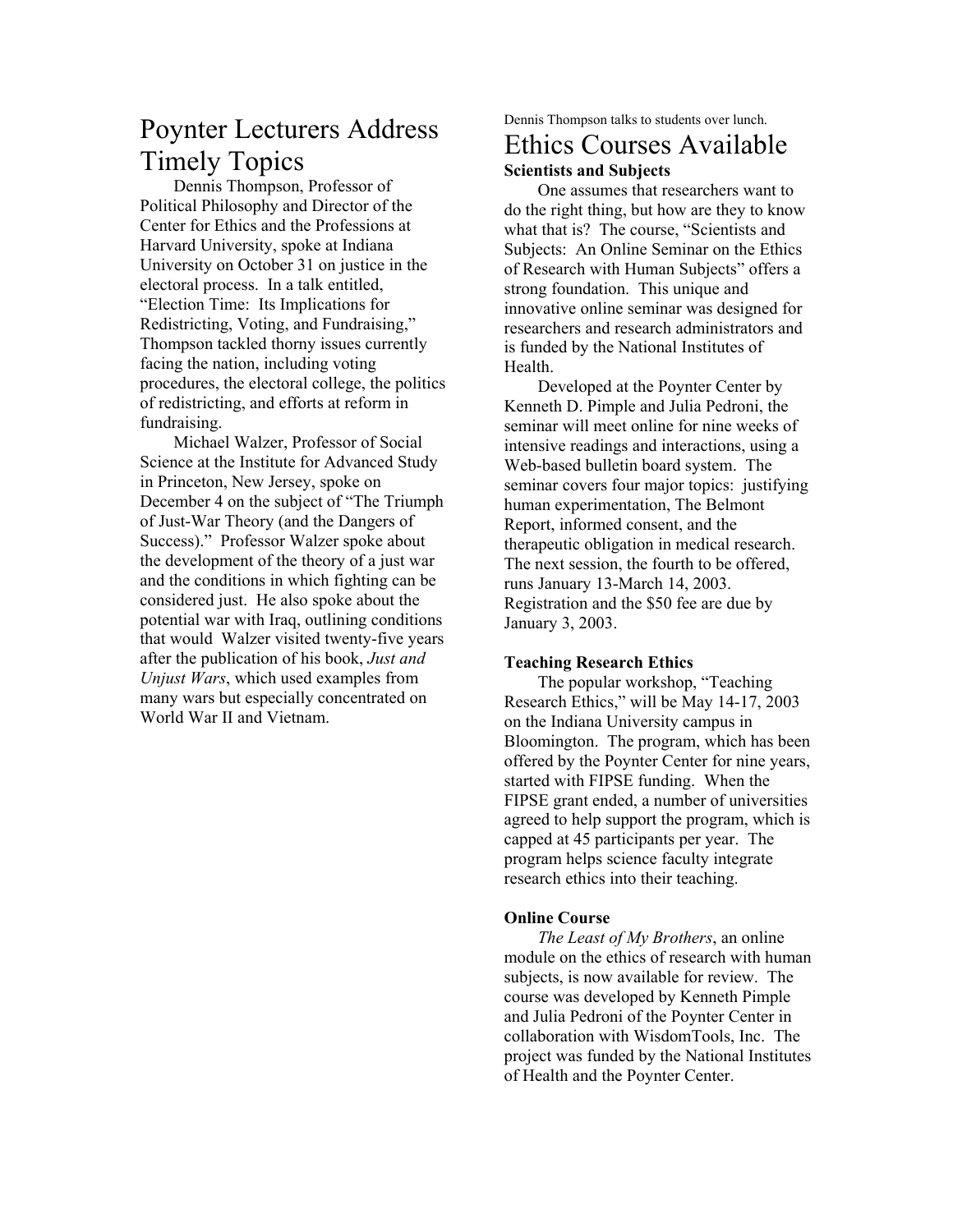*The Least of My Brothers* is based on a dramatization of the PHS Syphilis Study at Tuskeegee. The facilitator works with learners who read and respond to fictionalized scenes and supporting resources that are available on the Web. The course is designed to be used alone or as a part of a larger course or workshop.

For further information on any of these three courses, see the Web site, http://poynter.indiana.edu, or contact Kenneth Pimple at the Poynter Center.

### Medical Ethics Seminars

The Poynter Center is continuing its Medical Ethics Seminar series this year. Dr. Richard Need led off the series on September 26, with a discussion-starting title of "Do Physicians Have to Lie to be Paid?" Dr. John Bancroft, Director of the Kinsey Institute at Indiana University, spoke on Nov. 7 on "The Ethics of Gender Reassignment of Intersex Infants." Dr. Bancroft explained the medical conditions that can lead to intersex infants as well as the various schools of thought about whether or not it is better to begin surgeries early to resolve the child's genital ambiguities. Those who attended left with a better understanding of the extremely difficult decisions facing parents. The December  $5<sup>th</sup>$ seminar featured Dr. Richard J. Calli, Jr., speaking on "Teaching Ethics to Freshman Medical Students: Content and Controversies."

The spring seminars will be posted on the Web site and announced on poynter\_news.

# Sims Lecture February 13

Thomas Murray, president of the Hastings Center, will present the second Matthew Vandivier Sims Memorial Lecture Thursday, February 13. The Sims Lecture was established in 2001 to honor the memory of Matthew Sims, who died in infancy. The lecture is intended to open thoughtful discussion among patients, family members, and professional care

givers concerning the care of seriously ill or impaired newborns, children, and others. The series is a collaboration between Matthew's family and friends and the Poynter Center.

Before taking the helm at the Hastings Center, Murray served as Director of the Center for Biomedical Ethics, School of Medicine, Case Western University, and as Professor of Ethics and Public Policy at the Institute for the Medical Humanities at the University of Texas Medical Branch in Galveston.

Murray earned his B.A. from Temple University and his Ph.D. from Princeton University. He has focused on ethics in medicine and science, including aspects of health policy, the care of newborns and children, and genetics. He is the editor of *Which Babies Shall Live?* (Humana Press, 1985) and the author of *The Worth of a Child* (University of California Press, 1996). He has published widely in scholarly journals.

## David Smith to retire June 30, 2003

David Smith, who has led the Poynter Center for 20 years, will retire June 30, 2003. He will present his retirement lecture for the Department of Religious Studies on Thursday, March 6, with a reception to follow.

Smith holds the BA from Carleton College, the BD from Yale Divinity School, and the PhD from Princeton. He joined the Religious Studies faculty at Indiana University in 1967 and served as department chair from 1976-1984. In 1982 he became the director of the Poynter Center. The next newsletter will include more information about Smith's career and the transition at the Poynter Center.

### APPE Annual Meeting

The Association for Practical and Professional Ethics will host its annual meeting February 27-March 2 in Charlotte, N. C. The keynote speaker will be Dennis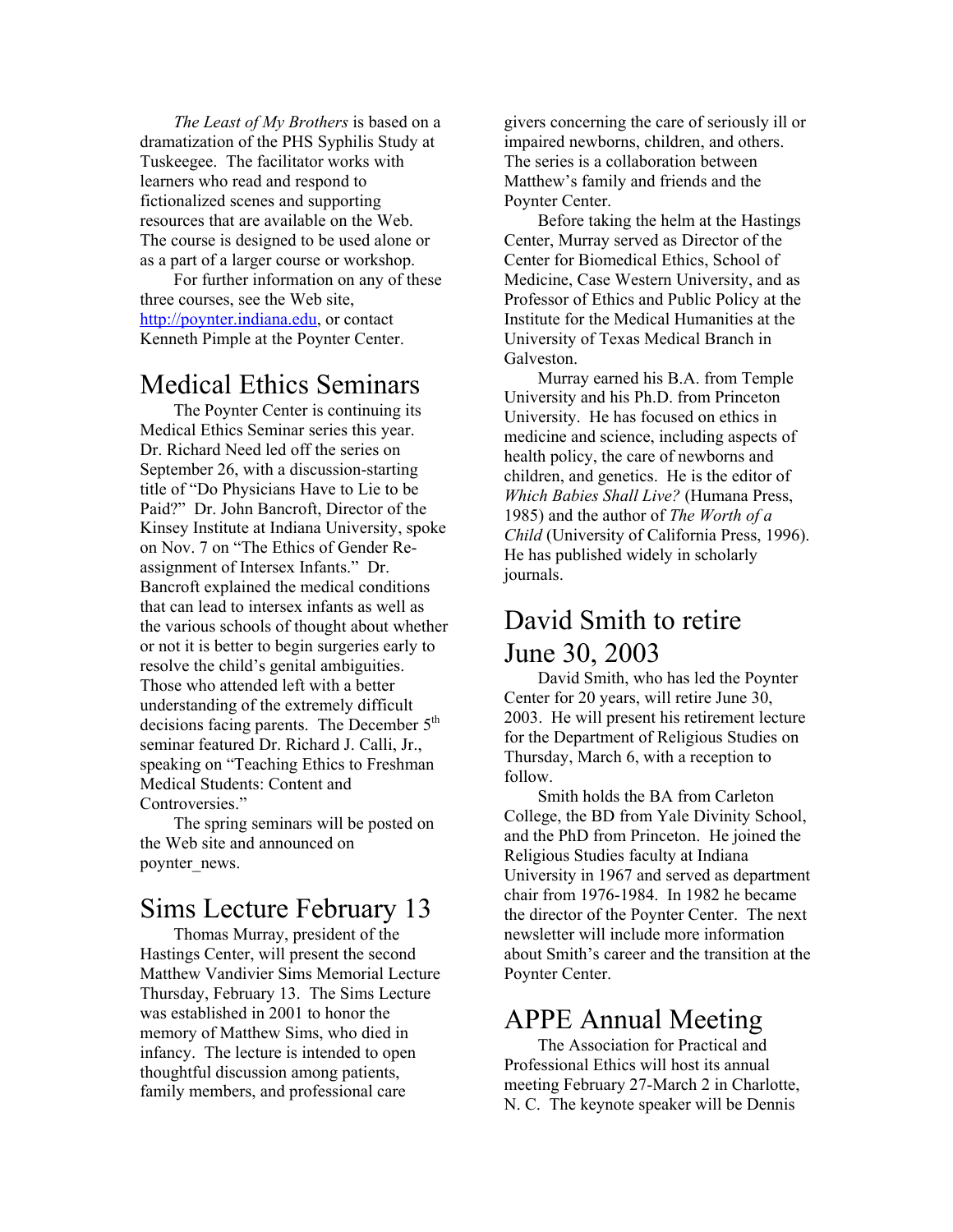Thompson, Alfred North Whitehead Professor of Political Philosophy at Harvard University. A colloquium for ethics directors and the Ninth Intercollegiate Ethics Bowl will be held on February 27. The mini conference topic will be "Research Ethics," with a keynote address by Eric M. Meslin, director of the Indiana University Center for Bioethics. Meslin, who is also the former Executive Director of the National Advisory Commission, will speak on "Research Ethics as Public Policy."

The site will be the Hilton Charlotte University Place, located near the campus of the University of North Carolina at Charlotte. Details are available at http://php.ucs.indiana.edu/~appe.home.html.

## Poynter Center Newsletter

This newsletter is published twice a year by the Poynter Center for the Study of Ethics and American Institutions at Indiana University and mailed free of charge to our friends. We welcome additions to our mailing list.

*Glenda Murray, Editor* 

### New Monograph

Charles Shelton, S.J., from Regis College in Denver, is the most recent author of a Poynter Center monograph. In the monograph, Shelton examines the significance of gratitude and offers seven rationales for studying gratitude. He links gratitude to its moral roots and explores gratitude as a moral emotion. He then offers a critical view of gratitude. Shelton offers many examples and argues that gratitude provides completeness in life. The monograph was published in October of 2002.

A complete list of monographs is at the Web site, http://poynter.indiana.edu. Some are available online in PDF files. All can be ordered by contacting the Poynter Center at 812-855-0261 or poynter@indiana.edu.

The Poynter Center for the Study of Ethics and American Institutions Indiana University 618 E. Third Street Bloomington, IN 47405-3602

RETURN SERVICE REQUESTED

Nonprofit **Organization** U. S. Postage PAID Bloomington, IN Permit No. 2